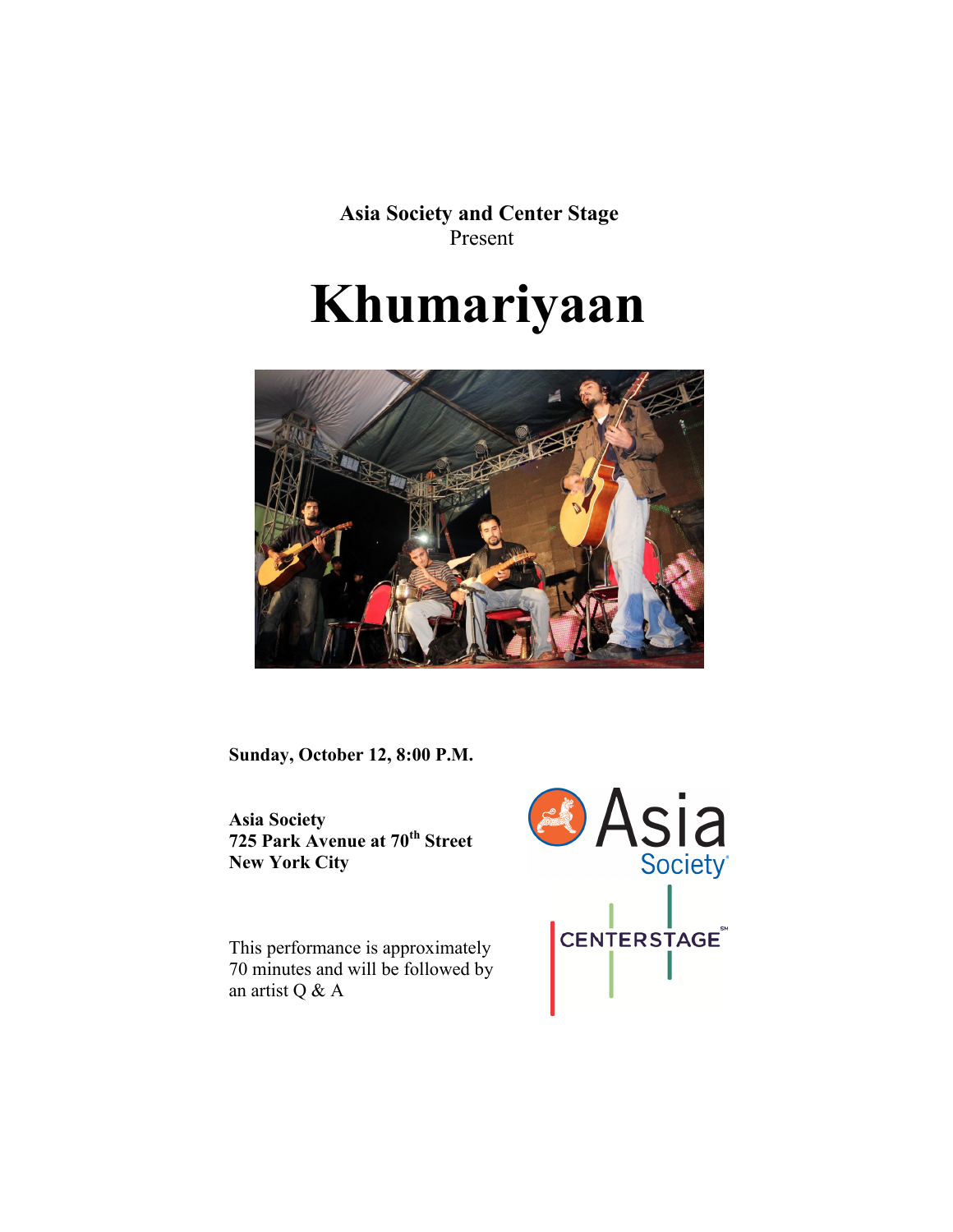# Khumariyaan Peshawar, Pakistan

On tour as part of Center Stage<sup>SM</sup>

**Farhan Bogra** *rubab and Pashtoon sethar*  **Aamer Shafiq** *rhythm guitar* **Shiraz Khan** *percussion (Zerbaghali)* **Sparlay Rawail** *lead guitar and Ghungro percussion*

## **About the Band**

Pakistan's Khyber Pakhtunkhwa Province is home to the Pashtoon people with influences from Persia, Central Asia and India. The estimated twenty nine million Pashtoon people in Pakistan derive from a larger ethnic group, spread from northwest Pakistan to southeast Afghanistan. Pashtoons speak an East Iranian language— Pashto—and have a distinctive culture, that includes a code of honor which revolves around hospitality and generosity to guests, and religious piety. Music, particularly folk music, has been an important part of the culture. At the end of most concerts, no matter what genre, a band will play a folk tune and everyone will dance.

The Pashtoon folk music traditions have suffered in the last several decades, with local well-educated families eschewing it as too low-brow, while it has simultaneously incurred the wrath of religious fundamentalists who saw this music as antithetical to proper practice of Islam as they interpreted it. This tension in Pakistan has affected many musicians—popular musicians were banned from performing, music shops burned, and instrument makers discouraged from their craft and driven into poverty. However the music continues, whether at private celebrations or at friendly jam sessions inspired by MTV, Coke Studios and later by the internet and mobile phones. At house parties or regular, small music societies, young players gather, create music in situ, and draw on global inspirations from Chuck Berry to Indian film hits.

It is within this context that Khumariyaan developed their own musical style which combined the local folk *rubab* with other modern and traditional instruments. The central folk instrument of the Pashtoon people is the *rubab*, a plucked lute. The *rubab* is a double-chambered lute, with a deep, waisted body. It is made from one hollowed piece of carved mulberry wood, and a goat skin membrane decorated with mother of pearl covers the lower body. It has 3 main playing strings, tuned a fourth apart (originally made of animal gut, now nylon), 4 frets, 2-3 long drone strings, and up to 13 sympathetic strings (made of steel). It was likely invented in the 18th century.

Khumariyaan's Farhan Bogra became intrigued with the *rubab,* and the group combines this signature Pashtoon instrument with the strong sonic qualities of traditional instruments, including the djembe-like *zerbaghali* (wooden goblet drum) and Pashtoon *sehtar* (smaller long-necked plucked lute). They added acoustic guitar to the mix, to create a music that they feel reflects their generation, a popular hybrid sound that has captured the spirit of young people today.

The group sprang from a chance meeting in 2008. Three are self-taught: Aamer Shafiq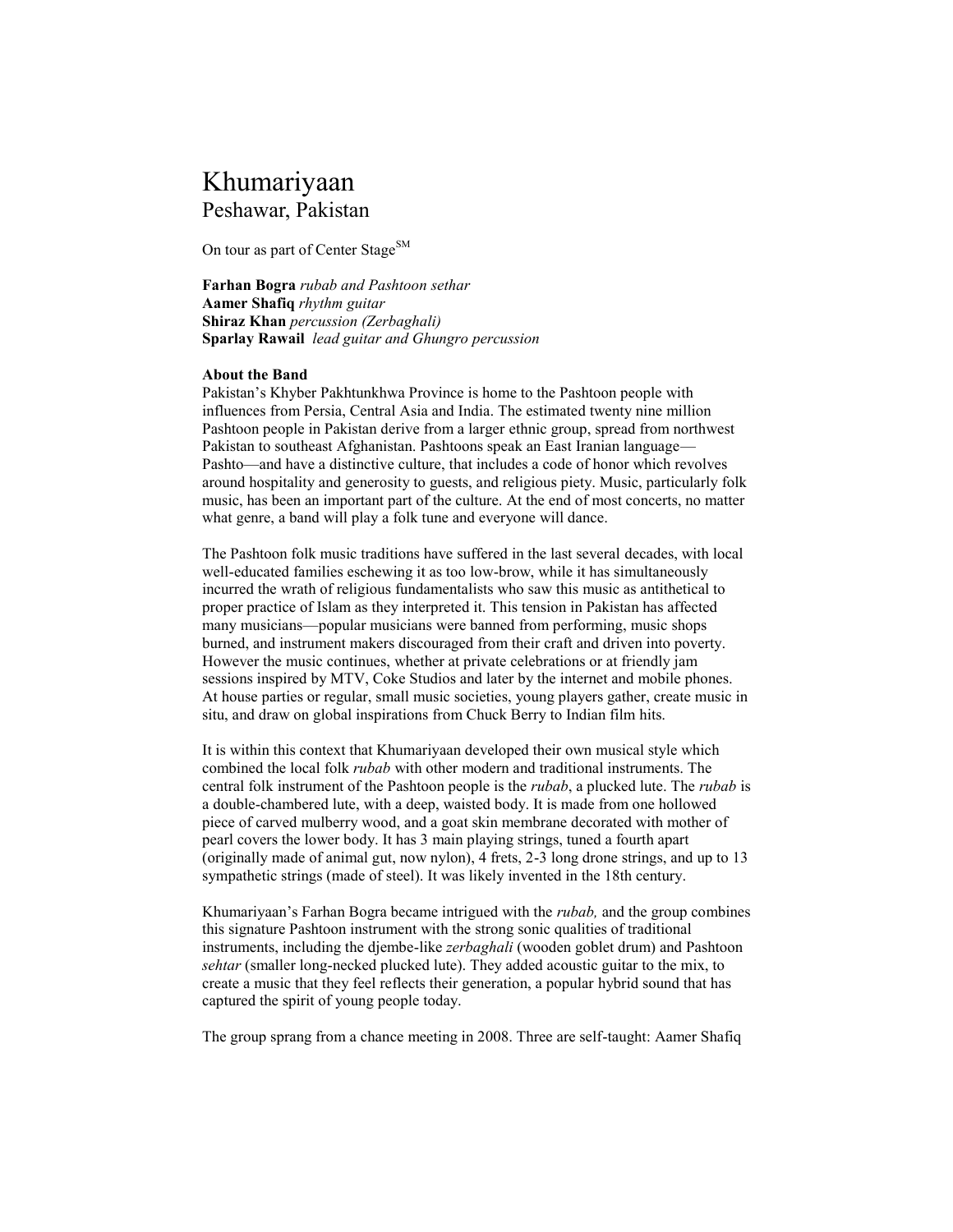used to pause old music videos of his favorite metal guitarists to catch where their fingers were on the fret board. Shiraz Khan, from an early age, was drawn to percussion and eventually began to play drums like his father. About a year later, Sparlay Rawail, a student at the National College of Arts, met the three band members at a concert and joined them in an impromptu jam session. The four-member group was complete with Rawail's Spanish guitar providing resonance and energy to the band and youthbased feel.

Khumariyaan is front and center in the movement to revitalize instrumental traditions and to bring them out of the shadows—taking risks to play live, encouraging other aspiring musicians to take up their ancestors' instruments, and reinvigorating the live music experience for audiences throughout the region and across Pakistan.

Without lyrics, Khumariyaan's pieces can move audiences from diverse cultural backgrounds instantly. "Sometimes, it can feel much harder to get the audience to connect to a piece that's purely instrumental," adds Shafiq. "But if you make that connection and you're targeting multi-cultures, then instrumentals allow everyone to relate. It's bridge building."

"In our country and particularly in our region, playing music, or indeed anything that is art, is a form of resistance, a resistance that many have paid for with their lives, yet the Pashtoons love their music," says Rawail. "By introducing Western and local instruments in one line up, we hope to remove the stereotypes from our culture, and bring back a love for music, and indeed, more importantly, a love for the musician."

#### **The Artists**

#### **Farhan Bogra,** rubab and Pashtoon *sethar*

A rubab virtuoso, Farhan is a cultural activist deeply engaged in cultural preservation. As the provincial coordinator of Institute for the Preservation of Art and Culture in Pakistan's Khyber Pakhtunkhwa province (KPK) he represents Pashtoon music and culture all over Pakistan and across the border into Afghanistan.

#### **Shiraz Khan,** percussion (Zerbaghali)

Shiraz provides the percussive backbone to all the tunes that the band comes up with, using a native instrument that nearly faced extinction-the Zerbaghali, similar in shape to a djembe. Holding a bachelor's degree, Shiraz met with Farhan at their university and the duo got together with Aamer Shafiq to form Khumariyaan's initial trio.

#### **Aamer Shafiq,** rhythm guitar

Aamer met Farhan and Shirz while at university, and discovered that the solo notes of the rubab were complemented by the rhythm of the guitar almost as if it were instinctual. A well known guitar player in his own right, Aamer gladly took up the role of being the fusion and western element in the band.

#### **Sparlay Rawail,** lead guitar and Ghungro percussion

A lecturer at the National College of Arts, Sparlay met the three band members at a concert and joined them in an impromptu jam session about a year after the trio got together. During the first half minute, it became clear to them all that the urgency, dynamics and repetitive grooves of Rawail's lead guitar upped the vibrancy, resonance, gravity and energy of the band.